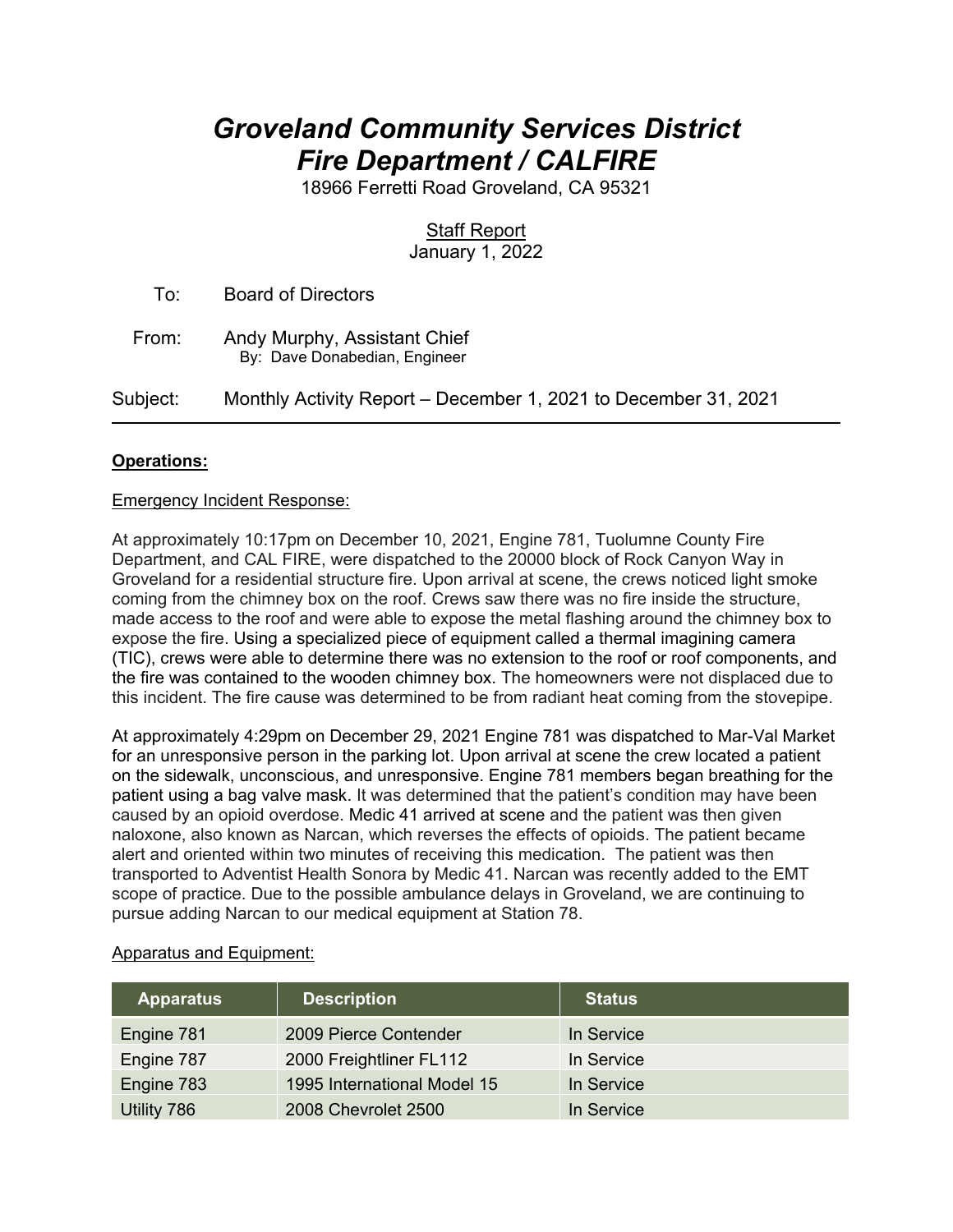Fire Chiefs Report January 1, 2022 Page 2 of 3

#### Training:

In addition to our monthly Emergency Medical Technician (EMT) curriculum and engine company performance standards, Battalion personnel received the following specialized training:

- Ropes
- **Stokes**
- **Multi-Purpose Device**
- Patient Packaging
- **Winter Emergency Driving**
- **Extrication**
- **•** Vehicle Stabilization
- FAE Brendan Dempsey successfully completed his final JAC test
- **FAE Moreno attended Haz-Mat IC**



Multi-Company Rope Rescue Training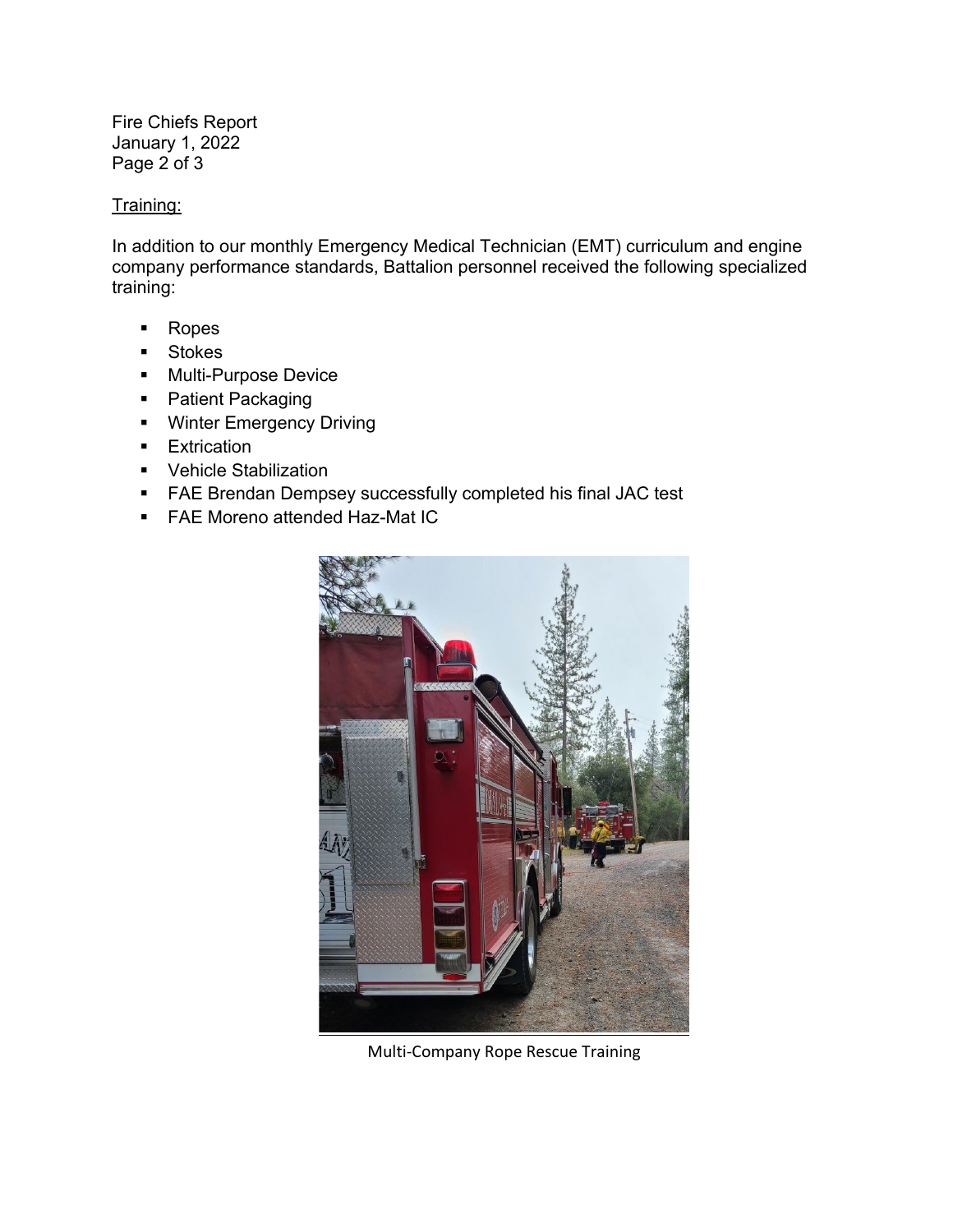Fire Chiefs Report January 1, 2022 Page 3 of 3

#### Fire Department News:

Through December, Engineer Pat Cohen fabricated mounts for our recently acquired Paratech Highway Vehicle Stabilization Kit, that we received in October. The new mounting brackets allow for quicker and safer access to this life saving equipment. New mounts for the extrication equipment have been ordered and should be installed soon.